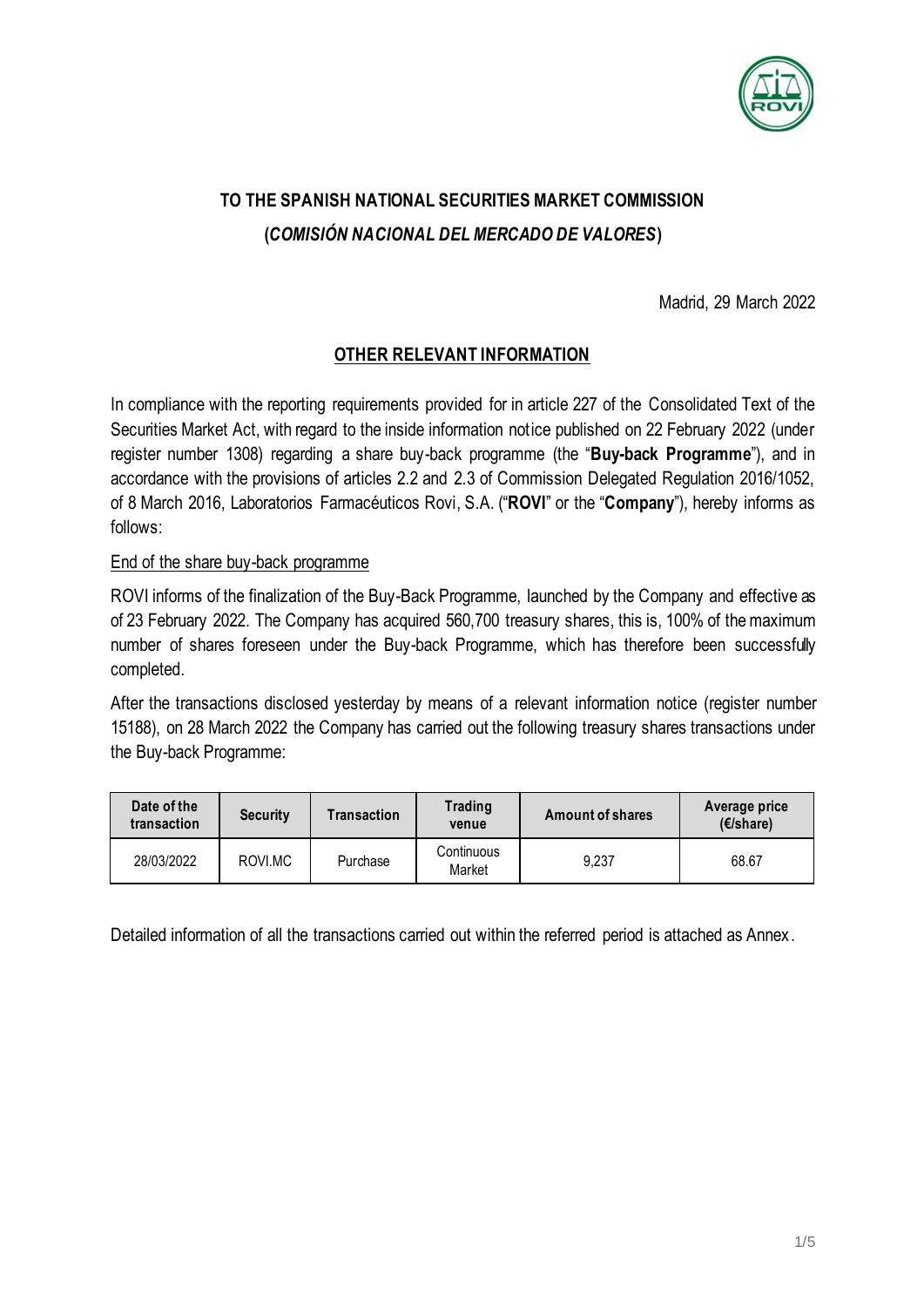

## **ANNEX**

# Details of the purchase transactions performed over own shares on 28 March 2022

| Date of the<br>transaction | <b>Security</b> | <b>Transaction</b> | <b>Trading</b><br>venue | Amount of<br>shares | <b>Price</b><br>(€/share) | <b>Broker</b>                           |
|----------------------------|-----------------|--------------------|-------------------------|---------------------|---------------------------|-----------------------------------------|
| 28/03/2022                 | ROVI.MC         | Purchase           | Continuous<br>Market    | 200                 | 68.20                     | Bestinver, Sociedad de<br>Valores, S.A. |
| 28/03/2022                 | ROVI.MC         | Purchase           | Continuous<br>Market    | 200                 | 68.30                     | Bestinver, Sociedad de<br>Valores, S.A. |
| 28/03/2022                 | ROVI.MC         | Purchase           | Continuous<br>Market    | 200                 | 68.30                     | Bestinver, Sociedad de<br>Valores, S.A. |
| 28/03/2022                 | ROVI.MC         | Purchase           | Continuous<br>Market    | 197                 | 68.30                     | Bestinver, Sociedad de<br>Valores, S.A. |
| 28/03/2022                 | ROVI.MC         | Purchase           | Continuous<br>Market    | 200                 | 68.40                     | Bestinver, Sociedad de<br>Valores, S.A. |
| 28/03/2022                 | ROVI.MC         | Purchase           | Continuous<br>Market    | 200                 | 68.40                     | Bestinver, Sociedad de<br>Valores, S.A. |
| 28/03/2022                 | ROVI.MC         | Purchase           | Continuous<br>Market    | 200                 | 68.40                     | Bestinver, Sociedad de<br>Valores, S.A. |
| 28/03/2022                 | ROVI.MC         | Purchase           | Continuous<br>Market    | 200                 | 68.40                     | Bestinver, Sociedad de<br>Valores, S.A. |
| 28/03/2022                 | ROVI.MC         | Purchase           | Continuous<br>Market    | 200                 | 68.40                     | Bestinver, Sociedad de<br>Valores, S.A. |
| 28/03/2022                 | ROVI.MC         | Purchase           | Continuous<br>Market    | 200                 | 68.40                     | Bestinver, Sociedad de<br>Valores, S.A. |
| 28/03/2022                 | ROVI.MC         | Purchase           | Continuous<br>Market    | 200                 | 68.40                     | Bestinver, Sociedad de<br>Valores, S.A. |
| 28/03/2022                 | ROVI.MC         | Purchase           | Continuous<br>Market    | 200                 | 68.40                     | Bestinver, Sociedad de<br>Valores, S.A. |
| 28/03/2022                 | ROVI.MC         | Purchase           | Continuous<br>Market    | 9                   | 68.40                     | Bestinver, Sociedad de<br>Valores, S.A. |
| 28/03/2022                 | ROVI.MC         | Purchase           | Continuous<br>Market    | 39                  | 68.40                     | Bestinver, Sociedad de<br>Valores, S.A. |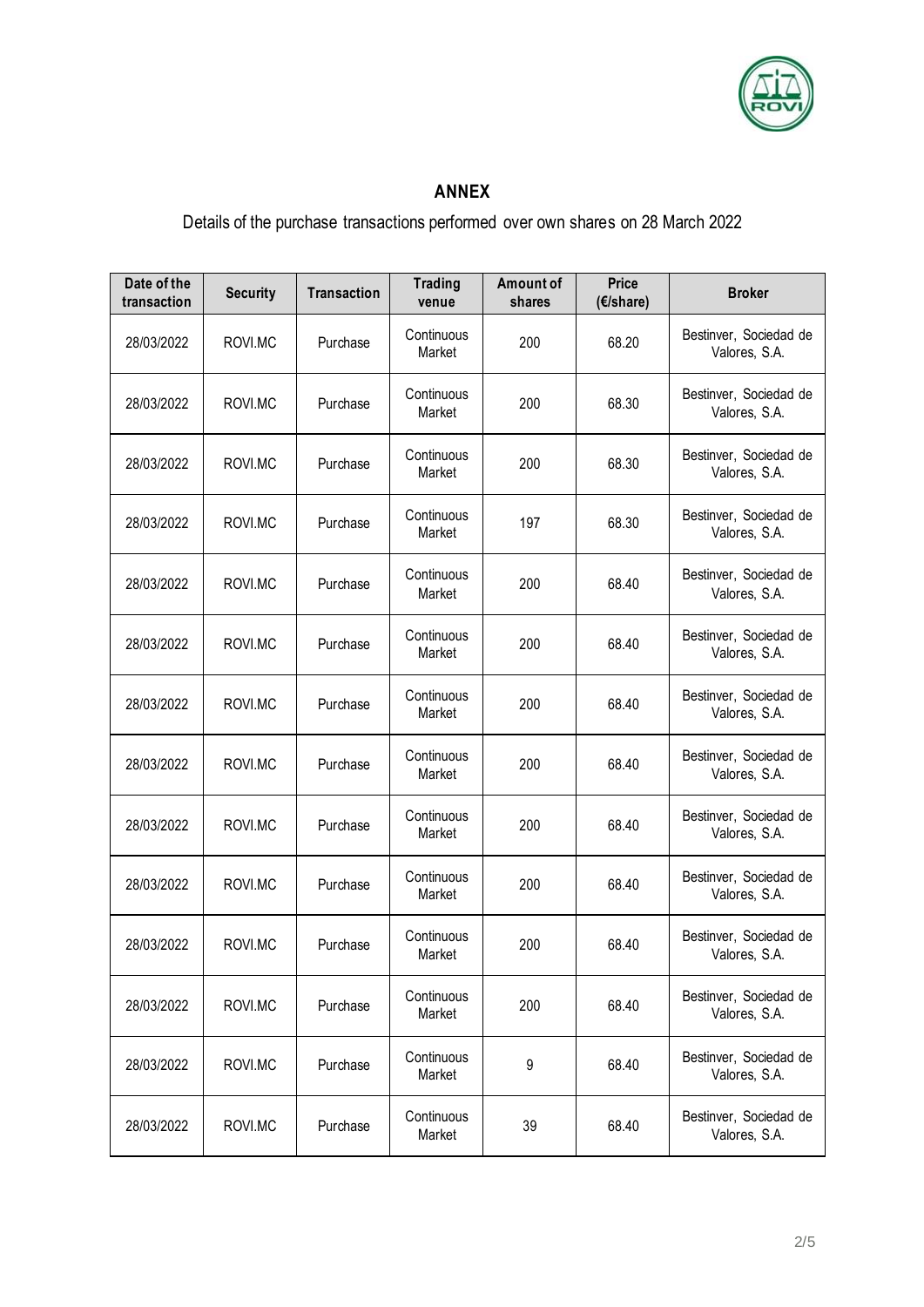

| 28/03/2022 | ROVI.MC | Purchase | Continuous<br>Market | 200 | 68.50 | Bestinver, Sociedad de<br>Valores, S.A. |
|------------|---------|----------|----------------------|-----|-------|-----------------------------------------|
| 28/03/2022 | ROVI.MC | Purchase | Continuous<br>Market | 200 | 68.50 | Bestinver, Sociedad de<br>Valores, S.A. |
| 28/03/2022 | ROVI.MC | Purchase | Continuous<br>Market | 200 | 68.50 | Bestinver, Sociedad de<br>Valores, S.A. |
| 28/03/2022 | ROVI.MC | Purchase | Continuous<br>Market | 200 | 68.50 | Bestinver, Sociedad de<br>Valores, S.A. |
| 28/03/2022 | ROVI.MC | Purchase | Continuous<br>Market | 18  | 68.50 | Bestinver, Sociedad de<br>Valores, S.A. |
| 28/03/2022 | ROVI.MC | Purchase | Continuous<br>Market | 14  | 68.50 | Bestinver, Sociedad de<br>Valores, S.A. |
| 28/03/2022 | ROVI.MC | Purchase | Continuous<br>Market | 12  | 68.50 | Bestinver, Sociedad de<br>Valores, S.A. |
| 28/03/2022 | ROVI.MC | Purchase | Continuous<br>Market | 200 | 68.60 | Bestinver, Sociedad de<br>Valores, S.A. |
| 28/03/2022 | ROVI.MC | Purchase | Continuous<br>Market | 200 | 68.60 | Bestinver, Sociedad de<br>Valores, S.A. |
| 28/03/2022 | ROVI.MC | Purchase | Continuous<br>Market | 200 | 68.60 | Bestinver, Sociedad de<br>Valores, S.A. |
| 28/03/2022 | ROVI.MC | Purchase | Continuous<br>Market | 200 | 68.60 | Bestinver, Sociedad de<br>Valores, S.A. |
| 28/03/2022 | ROVI.MC | Purchase | Continuous<br>Market | 22  | 68.60 | Bestinver, Sociedad de<br>Valores, S.A. |
| 28/03/2022 | ROVI.MC | Purchase | Continuous<br>Market | 200 | 68.70 | Bestinver, Sociedad de<br>Valores, S.A. |
| 28/03/2022 | ROVI.MC | Purchase | Continuous<br>Market | 200 | 68.70 | Bestinver, Sociedad de<br>Valores, S.A. |
| 28/03/2022 | ROVI.MC | Purchase | Continuous<br>Market | 200 | 68.70 | Bestinver, Sociedad de<br>Valores, S.A. |
| 28/03/2022 | ROVI.MC | Purchase | Continuous<br>Market | 200 | 68.70 | Bestinver, Sociedad de<br>Valores, S.A. |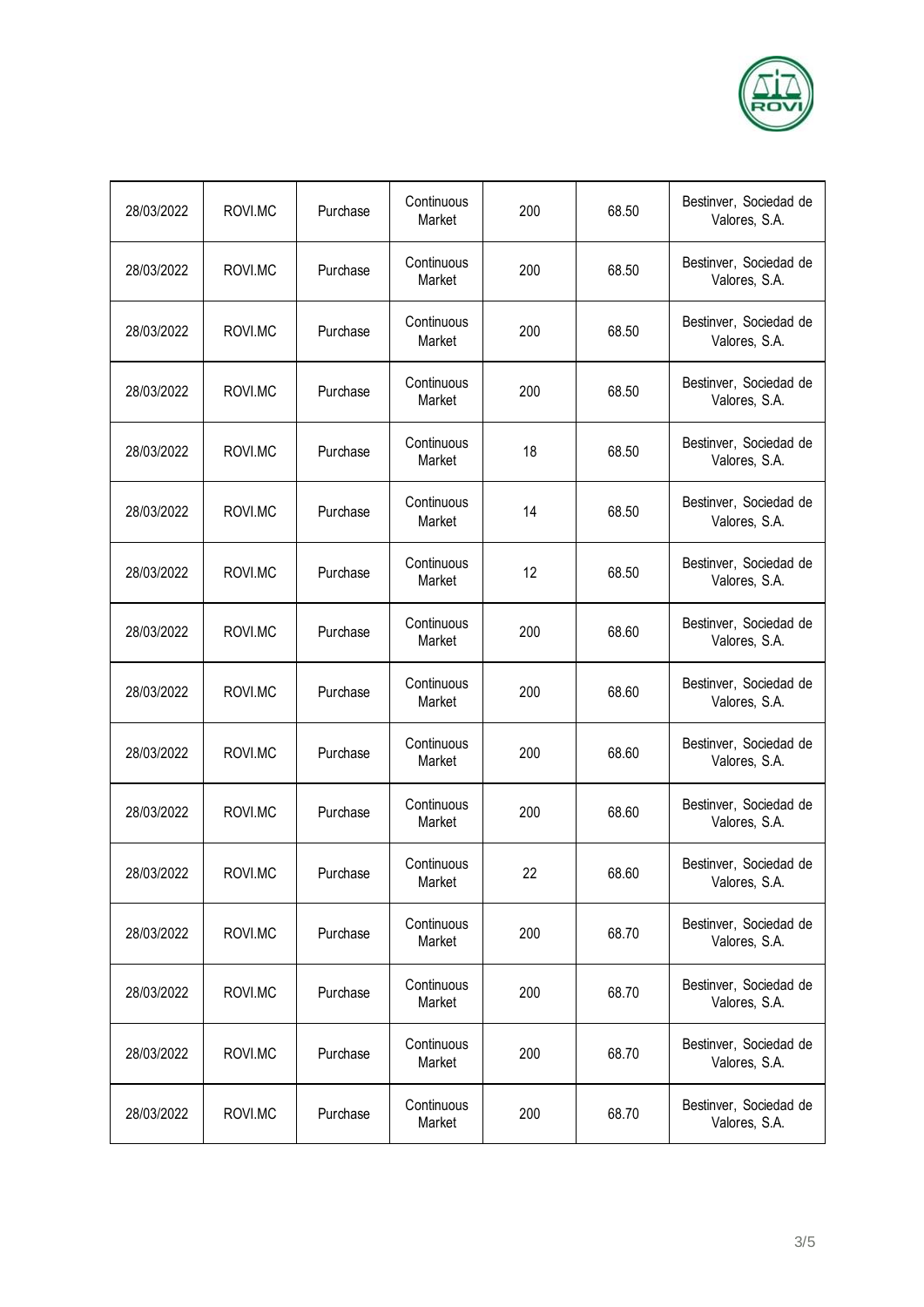

| 28/03/2022 | ROVI.MC | Purchase | Continuous<br>Market | 200 | 68.70 | Bestinver, Sociedad de<br>Valores, S.A. |
|------------|---------|----------|----------------------|-----|-------|-----------------------------------------|
| 28/03/2022 | ROVI.MC | Purchase | Continuous<br>Market | 200 | 68.70 | Bestinver, Sociedad de<br>Valores, S.A. |
| 28/03/2022 | ROVI.MC | Purchase | Continuous<br>Market | 200 | 68.70 | Bestinver, Sociedad de<br>Valores, S.A. |
| 28/03/2022 | ROVI.MC | Purchase | Continuous<br>Market | 200 | 68.70 | Bestinver, Sociedad de<br>Valores, S.A. |
| 28/03/2022 | ROVI.MC | Purchase | Continuous<br>Market | 200 | 68.70 | Bestinver, Sociedad de<br>Valores, S.A. |
| 28/03/2022 | ROVI.MC | Purchase | Continuous<br>Market | 200 | 68.70 | Bestinver, Sociedad de<br>Valores, S.A. |
| 28/03/2022 | ROVI.MC | Purchase | Continuous<br>Market | 28  | 68.70 | Bestinver, Sociedad de<br>Valores, S.A. |
| 28/03/2022 | ROVI.MC | Purchase | Continuous<br>Market | 200 | 68.80 | Bestinver, Sociedad de<br>Valores, S.A. |
| 28/03/2022 | ROVI.MC | Purchase | Continuous<br>Market | 200 | 68.80 | Bestinver, Sociedad de<br>Valores, S.A. |
| 28/03/2022 | ROVI.MC | Purchase | Continuous<br>Market | 200 | 68.80 | Bestinver, Sociedad de<br>Valores, S.A. |
| 28/03/2022 | ROVI.MC | Purchase | Continuous<br>Market | 200 | 68.80 | Bestinver, Sociedad de<br>Valores, S.A. |
| 28/03/2022 | ROVI.MC | Purchase | Continuous<br>Market | 200 | 68.80 | Bestinver, Sociedad de<br>Valores, S.A. |
| 28/03/2022 | ROVI.MC | Purchase | Continuous<br>Market | 35  | 68.80 | Bestinver, Sociedad de<br>Valores, S.A. |
| 28/03/2022 | ROVI.MC | Purchase | Continuous<br>Market | 200 | 68.90 | Bestinver, Sociedad de<br>Valores, S.A. |
| 28/03/2022 | ROVI.MC | Purchase | Continuous<br>Market | 200 | 68.90 | Bestinver, Sociedad de<br>Valores, S.A. |
| 28/03/2022 | ROVI.MC | Purchase | Continuous<br>Market | 200 | 68.90 | Bestinver, Sociedad de<br>Valores, S.A. |